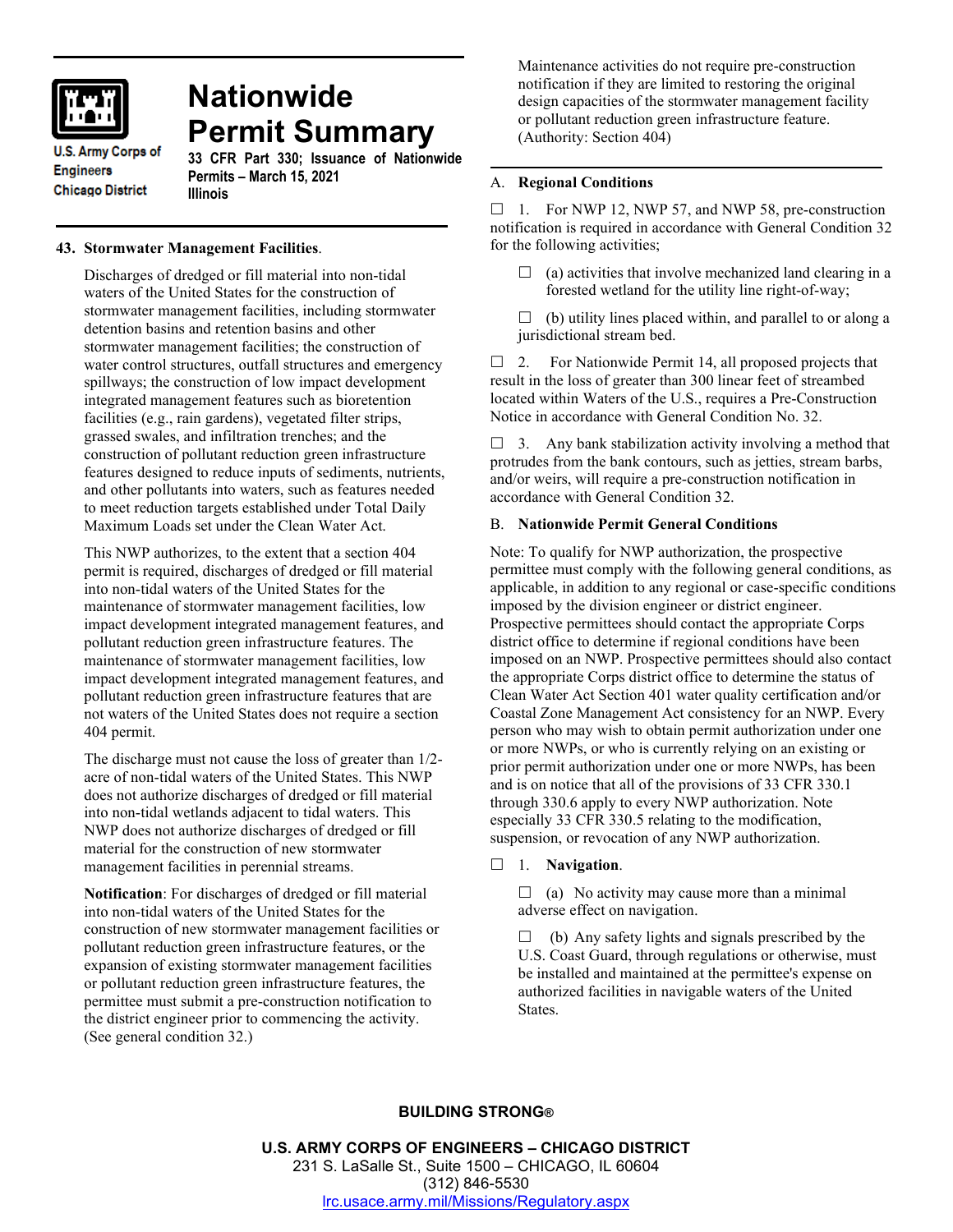$\Box$  (c) The permittee understands and agrees that, if future operations by the United States require the removal, relocation, or other alteration, of the structure or work herein authorized, or if, in the opinion of the Secretary of the Army or his authorized representative, said structure or work shall cause unreasonable obstruction to the free navigation of the navigable waters, the permittee will be required, upon due notice from the Corps of Engineers, to remove, relocate, or alter the structural work or obstructions caused thereby, without expense to the United States. No claim shall be made against the United States on account of any such removal or alteration.

□ 2. **Aquatic Life Movements.** No activity may substantially disrupt the necessary life cycle movements of those species of aquatic life indigenous to the waterbody, including those species that normally migrate through the area, unless the activity's primary purpose is to impound water. All permanent and temporary crossings of waterbodies shall be suitably culverted, bridged, or otherwise designed and constructed to maintain low flows to sustain the movement of those aquatic species. If a bottomless culvert cannot be used, then the crossing should be designed and constructed to minimize adverse effects to aquatic life movements.

 3. **Spawning Areas**. Activities in spawning areas during spawning seasons must be avoided to the maximum extent practicable. Activities that result in the physical destruction (e.g., through excavation, fill, or downstream smothering by substantial turbidity) of an important spawning area are not authorized.

 4. **Migratory Bird Breeding Areas.** Activities in waters of the United States that serve as breeding areas for migratory birds must be avoided to the maximum extent practicable.

 5. **Shellfish Beds**. No activity may occur in areas of concentrated shellfish populations, unless the activity is directly related to a shellfish harvesting activity authorized by NWPs 4 and 48, or is a shellfish seeding or habitat restoration activity authorized by NWP 27.

 6. **Suitable Material**. No activity may use unsuitable material (e.g., trash, debris, car bodies, asphalt, etc.). Material used for construction or discharged must be free from toxic pollutants in toxic amounts (see section 307 of the Clean Water Act).

 7. **Water Supply Intakes**. No activity may occur in the proximity of a public water supply intake, except where the activity is for the repair or improvement of public water supply intake structures or adjacent bank stabilization.

 8. **Adverse Effects from Impoundments**. If the activity creates an impoundment of water, adverse effects to the aquatic system due to accelerating the passage of water, and/or restricting its flow must be minimized to the maximum extent practicable.

 9. **Management of Water Flows**. To the maximum extent practicable, the pre-construction course, condition, capacity, and location of open waters must be maintained for each activity, including stream channelization, storm water management activities, and temporary and permanent road crossings, except as provided below.

The activity must be constructed to withstand expected high flows. The activity must not restrict or impede the passage of normal or high flows, unless the primary purpose of the activity is to impound water or manage high flows. The activity may alter the pre-construction course, condition, capacity, and location of open waters if it benefits the aquatic environment (e.g., stream restoration or relocation activities).

 10. **Fills Within 100-Year Floodplains**. The activity must comply with applicable FEMA-approved state or local floodplain management requirements.

□ 11. **Equipment**. Heavy equipment working in wetlands or mudflats must be placed on mats, or other measures must be taken to minimize soil disturbance.

 12. **Soil Erosion and Sediment Controls**. Appropriate soil erosion and sediment controls must be used and maintained in effective operating condition during construction, and all exposed soil and other fills, as well as any work below the ordinary high water mark or high tide line, must be permanently stabilized at the earliest practicable date. Permittees are encouraged to perform work within waters of the United States during periods of low-flow or no-flow, or during low tides.

 13. **Removal of Temporary Fills**. Temporary structures must be removed, to the maximum extent practicable, after their use has been discontinued. Temporary fills must be removed in their entirety and the affected areas returned to pre-construction elevations. The affected areas must be revegetated, as appropriate.

 14. **Proper Maintenance**. Any authorized structure or fill shall be properly maintained, including maintenance to ensure public safety and compliance with applicable NWP general conditions, as well as any activity-specific conditions added by the district engineer to an NWP authorization.

 15. **Single and Complete Project**. The activity must be a single and complete project. The same NWP cannot be used more than once for the same single and complete project.

16. **Wild and Scenic Rivers**.

 $\Box$  (a) No NWP activity may occur in a component of the National Wild and Scenic River System, or in a river officially designated by Congress as a "study river" for possible inclusion in the system while the river is in an official study status, unless the appropriate Federal agency with direct management responsibility for such river, has determined in writing that the proposed activity will not adversely affect the Wild and Scenic River designation or study status.

 $\Box$  (b) If a proposed NWP activity will occur in a component of the National Wild and Scenic River System, or in a river officially designated by Congress as a "study river" for possible inclusion in the system while the river is in an official study status, the permittee must submit a preconstruction notification (see general condition 32).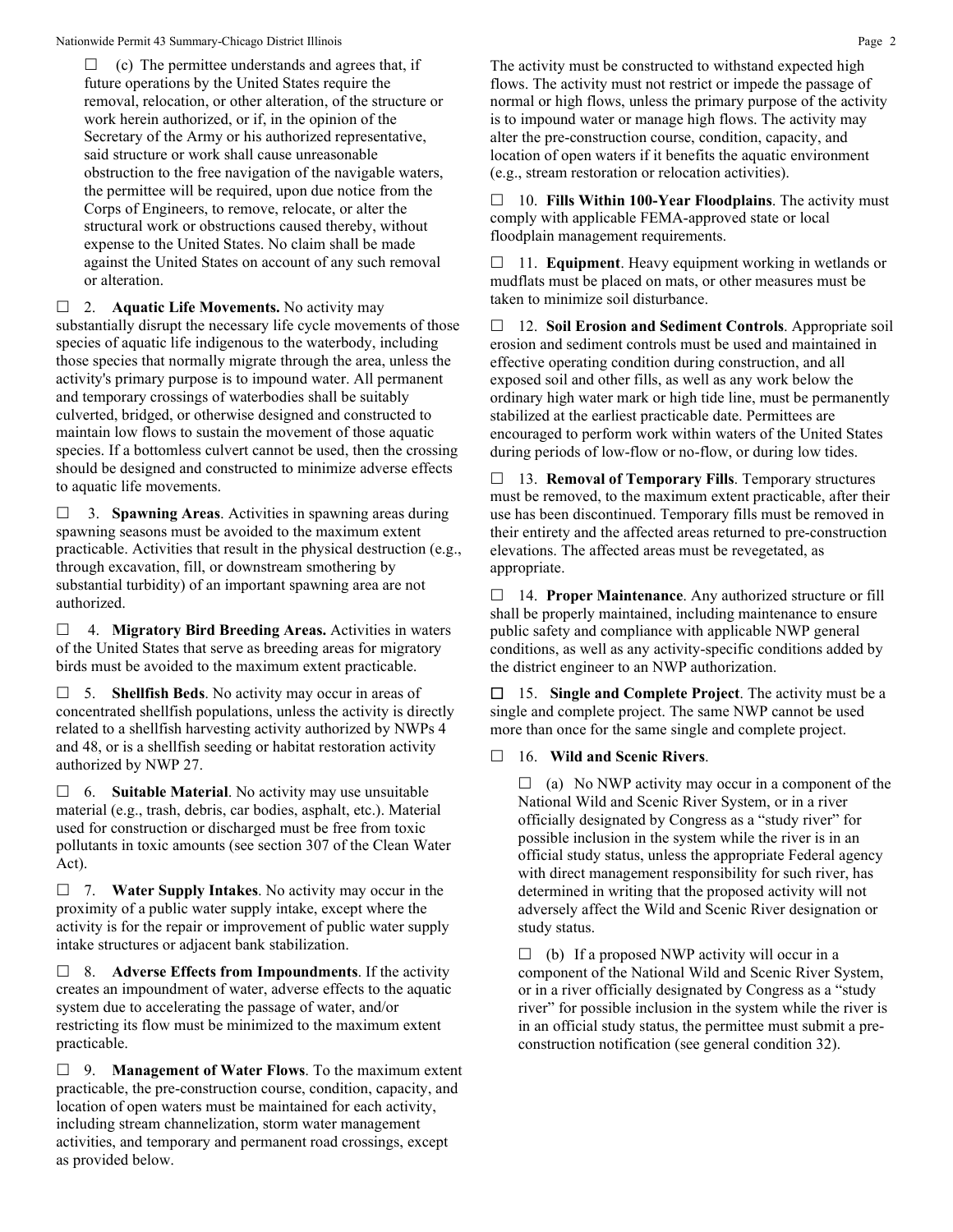The district engineer will coordinate the PCN with the Federal agency with direct management responsibility for that river. Permittees shall not begin the NWP activity until notified by the district engineer that the Federal agency with direct management responsibility for that river has determined in writing that the proposed NWP activity will not adversely affect the Wild and Scenic River designation or study status.

 $\Box$  (c) Information on Wild and Scenic Rivers may be obtained from the appropriate Federal land management agency responsible for the designated Wild and Scenic River or study river (e.g., National Park Service, U.S. Forest Service, Bureau of Land Management, U.S. Fish and Wildlife Service). Information on these rivers is also available at: http://www.rivers.gov/.

 17. **Tribal Rights**. No activity or its operation may impair reserved tribal rights, including, but not limited to, reserved water rights and treaty fishing and hunting rights.

# 18. **Endangered Species**.

 $\Box$  (a) No activity is authorized under any NWP which is likely to directly or indirectly jeopardize the continued existence of a threatened or endangered species or a species proposed for such designation, as identified under the Federal Endangered Species Act (ESA), or which will directly or indirectly destroy or adversely modify the critical habitat of such species. No activity is authorized under any NWP which "may affect" a listed species or critical habitat, unless ESA section 7 consultation addressing the consequences of the proposed activity on listed species or critical habitat has been completed. See 50 CFR 402.02 for the definition of "effects of the action" for the purposes of ESA section 7 consultation, as well as 50 CFR 402.17, which provides further explanation under ESA section 7 regarding "activities that are reasonably certain to occur" and "consequences caused by the proposed action."

 $\Box$  (b) Federal agencies should follow their own procedures for complying with the requirements of the ESA (see 33 CFR 330.4 $(f)(1)$ ). If pre-construction notification is required for the proposed activity, the Federal permittee must provide the district engineer with the appropriate documentation to demonstrate compliance with those requirements. The district engineer will verify that the appropriate documentation has been submitted. If the appropriate documentation has not been submitted, additional ESA section 7 consultation may be necessary for the activity and the respective federal agency would be responsible for fulfilling its obligation under section 7 of the ESA.

 $\Box$  (c) Non-federal permittees must submit a preconstruction notification to the district engineer if any listed species (or species proposed for listing) or designated critical habitat (or critical habitat proposed such designation) might be affected or is in the vicinity of the activity, or if the activity is located in designated critical habitat or critical habitat proposed for such designation, and shall not begin work on the activity until notified by the district engineer that the requirements of the ESA have been satisfied and that the activity is

authorized. For activities that might affect Federally-listed endangered or threatened species (or species proposed for listing) or designated critical habitat (or critical habitat proposed for such designation), the pre-construction notification must include the name(s) of the endangered or threatened species (or species proposed for listing) that might be affected by the proposed activity or that utilize the designated critical habitat (or critical habitat proposed for such designation) that might be affected by the proposed activity. The district engineer will determine whether the proposed activity "may affect" or will have "no effect" to listed species and designated critical habitat and will notify the non-Federal applicant of the Corps' determination within 45 days of receipt of a complete preconstruction notification. For activities where the non-Federal applicant has identified listed species (or species proposed for listing) or designated critical habitat (or critical habitat proposed for such designation) that might be affected or is in the vicinity of the activity, and has so notified the Corps, the applicant shall not begin work until the Corps has provided notification that the proposed activity will have "no effect" on listed species (or species proposed for listing or designated critical habitat (or critical habitat proposed for such designation), or until ESA section 7 consultation or conference has been completed. If the non-Federal applicant has not heard back from the Corps within 45 days, the applicant must still wait for notification from the Corps.

 $\Box$  (d) As a result of formal or informal consultation with the FWS or NMFS the district engineer may add species-specific permit conditions to the NWPs.

 $\Box$  (e) Authorization of an activity by an NWP does not authorize the "take" of a threatened or endangered species as defined under the ESA. In the absence of separate authorization (e.g., an ESA Section 10 Permit, a Biological Opinion with "incidental take" provisions, etc.) from the FWS or the NMFS, the Endangered Species Act prohibits any person subject to the jurisdiction of the United States to take a listed species, where "take" means to harass, harm, pursue, hunt, shoot, wound, kill, trap, capture, or collect, or to attempt to engage in any such conduct. The word "harm" in the definition of "take" means an act which actually kills or injures wildlife. Such an act may include significant habitat modification or degradation where it actually kills or injures wildlife by significantly impairing essential behavioral patterns, including breeding, feeding or sheltering.

 $\Box$  (f) If the non-federal permittee has a valid ESA section  $10(a)(1)(B)$  incidental take permit with an approved Habitat Conservation Plan for a project or a group of projects that includes the proposed NWP activity, the non-federal applicant should provide a copy of that ESA section  $10(a)(1)(B)$  permit with the PCN required by paragraph (c) of this general condition. The district engineer will coordinate with the agency that issued the ESA section  $10(a)(1)(B)$  permit to determine whether the proposed NWP activity and the associated incidental take were considered in the internal ESA section 7 consultation conducted for the ESA section  $10(a)(1)(B)$  permit. If that coordination results in concurrence from the agency that the proposed NWP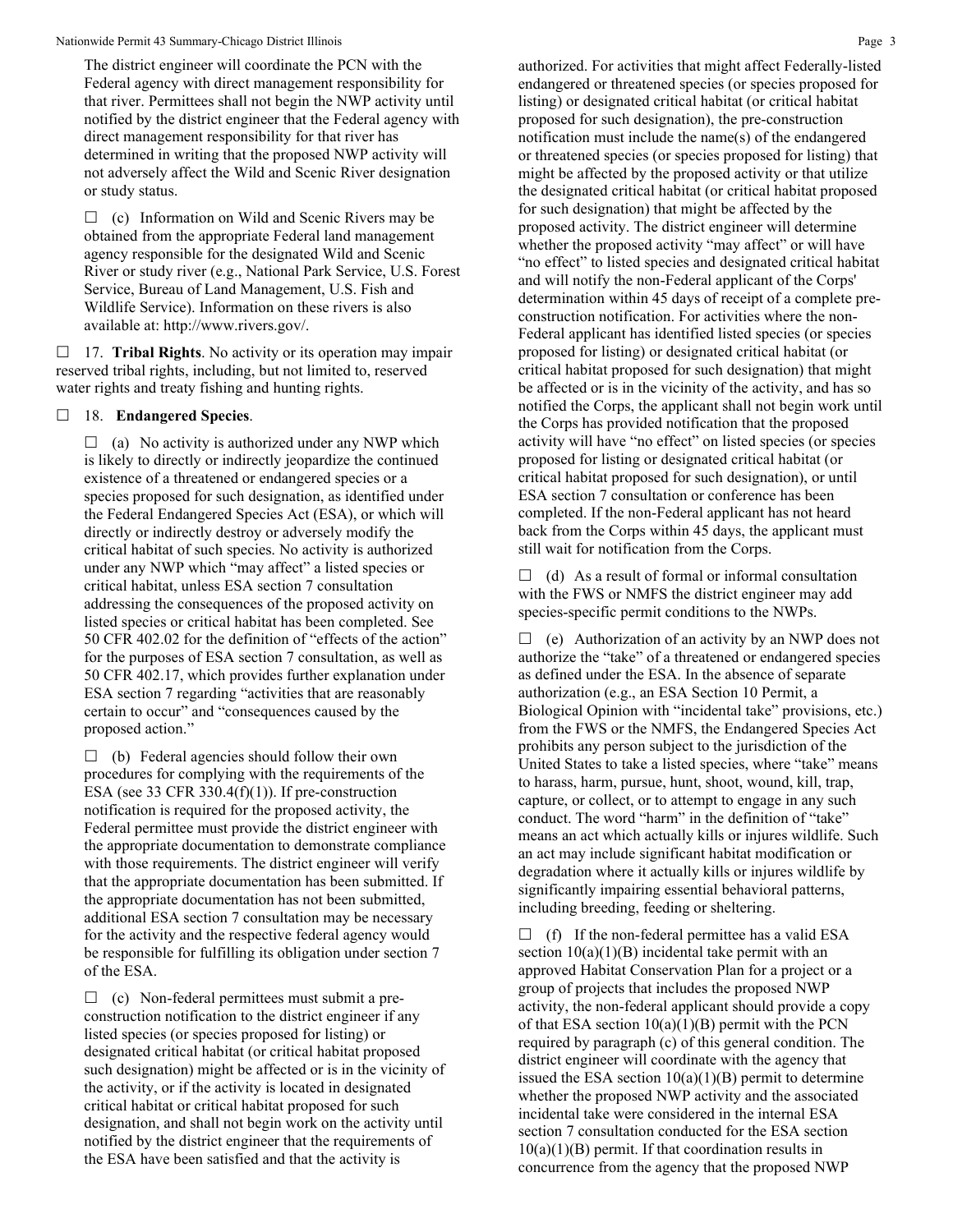activity and the associated incidental take were considered in the internal ESA section 7 consultation for the ESA section  $10(a)(1)(B)$  permit, the district engineer does not need to conduct a separate ESA section 7 consultation for the proposed NWP activity. The district engineer will notify the non-federal applicant within 45 days of receipt of a complete pre-construction notification whether the ESA section  $10(a)(1)(B)$  permit covers the proposed NWP activity or whether additional ESA section 7 consultation is required.

 $\Box$  (g) Information on the location of threatened and endangered species and their critical habitat can be obtained directly from the offices of the FWS and NMFS or their world wide web pages at http://www.fws.gov/ or http://www.fws.gov/ipac and http://www.nmfs.noaa.gov/pr/species/esa/ respectively.

 19. **Migratory Birds and Bald and Golden Eagles**. The permittee is responsible for ensuring that an action authorized by NWP complies with the Migratory Bird Treaty Act and the Bald and Golden Eagle Protection Act. The permittee is responsible for contacting the appropriate local office of the U.S. Fish and Wildlife Service to determine what measures, if any, are necessary or appropriate to reduce adverse effects to migratory birds or eagles, including whether "incidental take" permits are necessary and available under the Migratory Bird Treaty Act or Bald and Golden Eagle Protection Act for a particular activity.

#### 20. **Historic Properties**.

 $\Box$  (a) No activity is authorized under any NWP which may have the potential to cause effects to properties listed, or eligible for listing, in the National Register of Historic Places until the requirements of Section 106 of the National Historic Preservation Act (NHPA) have been satisfied.

 $\Box$  (b) Federal permittees should follow their own procedures for complying with the requirements of section 106 of the National Historic Preservation Act (see 33 CFR 330.4 $(g)(1)$ ). If pre-construction notification is required for the proposed NWP activity, the Federal permittee must provide the district engineer with the appropriate documentation to demonstrate compliance with those requirements. The district engineer will verify that the appropriate documentation has been submitted. If the appropriate documentation is not submitted, then additional consultation under section 106 may be necessary. The respective federal agency is responsible for fulfilling its obligation to comply with section 106.

 $\Box$  (c) Non-federal permittees must submit a preconstruction notification to the district engineer if the NWP activity might have the potential to cause effects to any historic properties listed on, determined to be eligible for listing on, or potentially eligible for listing on the National Register of Historic Places, including previously unidentified properties. For such activities, the preconstruction notification must state which historic properties might have the potential to be affected by the proposed NWP activity or include a vicinity map indicating the location of the historic properties or the potential for the presence of historic properties. Assistance regarding information on the location of, or

potential for, the presence of historic properties can be sought from the State Historic Preservation Officer, Tribal Historic Preservation Officer, or designated tribal representative, as appropriate, and the National Register of Historic Places (see 33 CFR 330.4(g)). When reviewing pre-construction notifications, district engineers will comply with the current procedures for addressing the requirements of section 106 of the National Historic Preservation Act. The district engineer shall make a reasonable and good faith effort to carry out appropriate identification efforts commensurate with potential impacts, which may include background research, consultation, oral history interviews, sample field investigation, and/or field survey. Based on the information submitted in the PCN and these identification efforts, the district engineer shall determine whether the proposed NWP activity has the potential to cause effects on the historic properties. Section 106 consultation is not required when the district engineer determines that the activity does not have the potential to cause effects on historic properties (see 36 CFR 800.3(a)). Section 106 consultation is required when the district engineer determines that the activity has the potential to cause effects on historic properties. The district engineer will conduct consultation with consulting parties identified under 36 CFR 800.2(c) when he or she makes any of the following effect determinations for the purposes of section 106 of the NHPA: No historic properties affected, no adverse effect, or adverse effect.

 $\Box$  (d) Where the non-Federal applicant has identified historic properties on which the proposed NWP activity might have the potential to cause effects and has so notified the Corps, the non-Federal applicant shall not begin the activity until notified by the district engineer either that the activity has no potential to cause effects to historic properties or that NHPA section 106 consultation has been completed. For non-federal permittees, the district engineer will notify the prospective permittee within 45 days of receipt of a complete pre-construction notification whether NHPA section 106 consultation is required. If NHPA section 106 consultation is required, the district engineer will notify the non-Federal applicant that he or she cannot begin the activity until section 106 consultation is completed. If the non-Federal applicant has not heard back from the Corps within 45 days, the applicant must still wait for notification from the Corps.

 $\Box$  (e) Prospective permittees should be aware that section 110k of the NHPA (54 U.S.C. 306113) prevents the Corps from granting a permit or other assistance to an applicant who, with intent to avoid the requirements of section 106 of the NHPA, has intentionally significantly adversely affected a historic property to which the permit would relate, or having legal power to prevent it, allowed such significant adverse effect to occur, unless the Corps, after consultation with the Advisory Council on Historic Preservation (ACHP), determines that circumstances justify granting such assistance despite the adverse effect created or permitted by the applicant. If circumstances justify granting the assistance, the Corps is required to notify the ACHP and provide documentation specifying the circumstances, the degree of damage to the integrity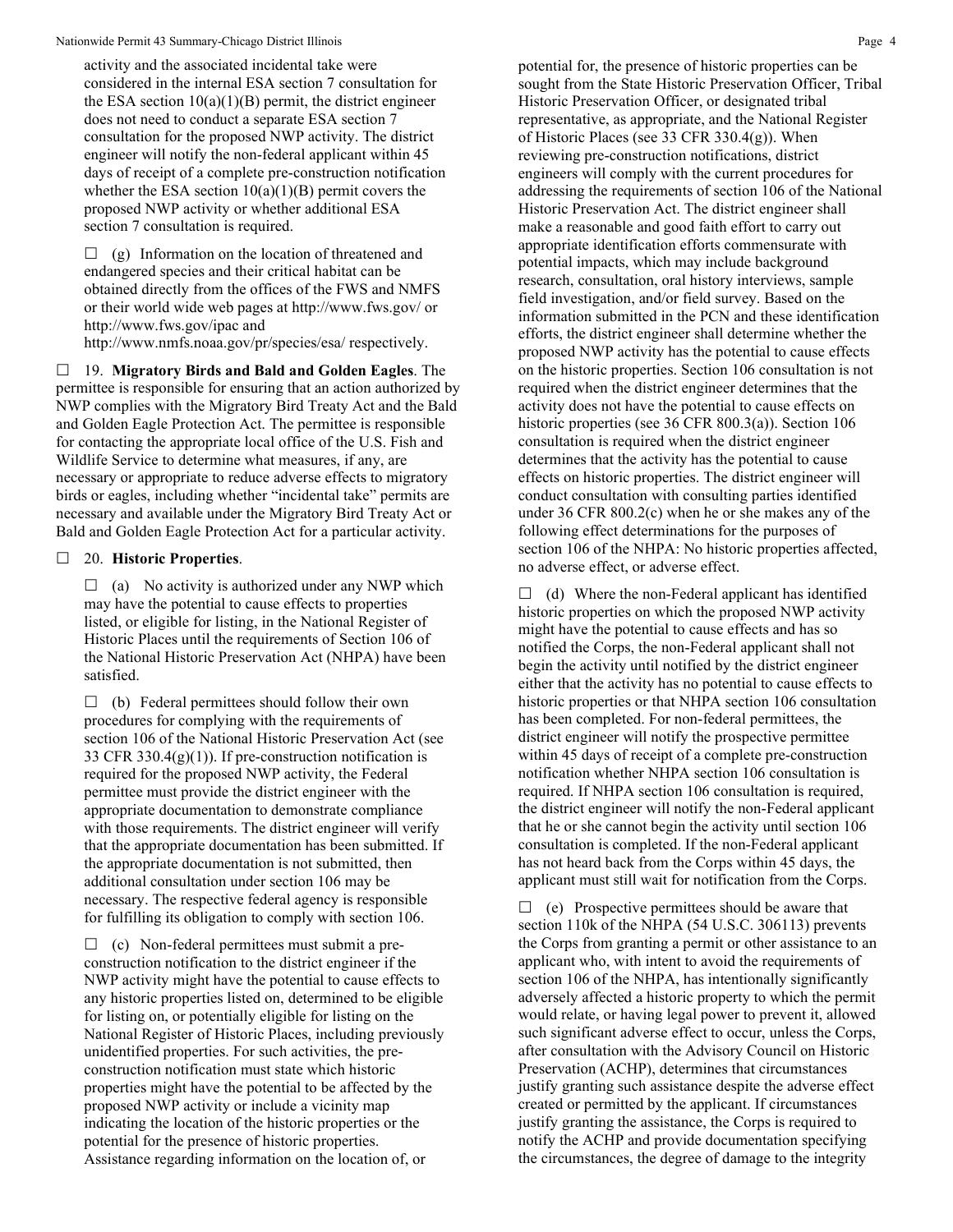of any historic properties affected, and proposed mitigation. This documentation must include any views obtained from the applicant, SHPO/THPO, appropriate Indian tribes if the undertaking occurs on or affects historic properties on tribal lands or affects properties of interest to those tribes, and other parties known to have a legitimate interest in the impacts to the permitted activity on historic properties.

 21. **Discovery of Previously Unknown Remains and Artifacts**. Permittees that discover any previously unknown historic, cultural or archeological remains and artifacts while accomplishing the activity authorized by NWP, they must immediately notify the district engineer of what they have found, and to the maximum extent practicable, avoid construction activities that may affect the remains and artifacts until the required coordination has been completed. The district engineer will initiate the Federal, Tribal, and state coordination required to determine if the items or remains warrant a recovery effort or if the site is eligible for listing in the National Register of Historic Places.

 **22. Designated Critical Resource Waters**. Critical resource waters include, NOAA-managed marine sanctuaries and marine monuments, and National Estuarine Research Reserves. The district engineer may designate, after notice and opportunity for public comment, additional waters officially designated by a state as having particular environmental or ecological significance, such as outstanding national resource waters or state natural heritage sites. The district engineer may also designate additional critical resource waters after notice and opportunity for public comment.

 $\Box$  (a) Discharges of dredged or fill material into waters of the United States are not authorized by NWPs 7, 12, 14, 16, 17, 21, 29, 31, 35, 39, 40, 42, 43, 44, 49, 50, 51, 52, 57, and 58 for any activity within, or directly affecting, critical resource waters, including wetlands adjacent to such waters.

 $\Box$  (b) For NWPs 3, 8, 10, 13, 15, 18, 19, 22, 23, 25, 27, 28, 30, 33, 34, 36, 37, 38, and 54, notification is required in accordance with general condition 32, for any activity proposed by permittees in the designated critical resource waters including wetlands adjacent to those waters. The district engineer may authorize activities under these NWPs only after she or he determines that the impacts to the critical resource waters will be no more than minimal.

 **23. Mitigation**. The district engineer will consider the following factors when determining appropriate and practicable mitigation necessary to ensure that the individual and cumulative adverse environmental effects are no more than minimal:

 $\Box$  (a) The activity must be designed and constructed to avoid and minimize adverse effects, both temporary and permanent, to waters of the United States to the maximum extent practicable at the project site (i.e., on site).

 $\Box$  (b) Mitigation in all its forms (avoiding, minimizing, rectifying, reducing, or compensating for resource losses) will be required to the extent necessary to ensure that the individual and cumulative adverse environmental effects are no more than minimal.

 $\Box$  (c) Compensatory mitigation at a minimum one-forone ratio will be required for all wetland losses that exceed 1/10-acre and require pre-construction notification, unless the district engineer determines in writing that either some other form of mitigation would be more environmentally appropriate or the adverse environmental effects of the proposed activity are no more than minimal, and provides an activity-specific waiver of this requirement. For wetland losses of 1/10 acre or less that require pre-construction notification, the district engineer may determine on a case-by-case basis that compensatory mitigation is required to ensure that the activity results in only minimal adverse environmental effects.

 $\Box$  (d) Compensatory mitigation at a minimum one-forone ratio will be required for all losses of stream bed that exceed 3/100-acre and require pre-construction notification, unless the district engineer determines in writing that either some other form of mitigation would be more environmentally appropriate or the adverse environmental effects of the proposed activity are no more than minimal, and provides an activity-specific waiver of this requirement. This compensatory mitigation requirement may be satisfied through the restoration or enhancement of riparian areas next to streams in accordance with paragraph (e) of this general condition. For losses of stream bed of 3/100-acre or less that require pre-construction notification, the district engineer may determine on a case-by-case basis that compensatory mitigation is required to ensure that the activity results in only minimal adverse environmental effects. Compensatory mitigation for losses of streams should be provided, if practicable, through stream rehabilitation, enhancement, or preservation, since streams are difficultto-replace resources (see  $\frac{33 \text{ CFR } 332.3(e)(3)}{25}$ .

 $\Box$  (e) Compensatory mitigation plans for NWP activities in or near streams or other open waters will normally include a requirement for the restoration or enhancement, maintenance, and legal protection (e.g., conservation easements) of riparian areas next to open waters. In some cases, the restoration or maintenance/protection of riparian areas may be the only compensatory mitigation required. If restoring riparian areas involves planting vegetation, only native species should be planted. The width of the required riparian area will address documented water quality or aquatic habitat loss concerns. Normally, the riparian area will be 25 to 50 feet wide on each side of the stream, but the district engineer may require slightly wider riparian areas to address documented water quality or habitat loss concerns. If it is not possible to restore or maintain/protect a riparian area on both sides of a stream, or if the waterbody is a lake or coastal waters, then restoring or maintaining/protecting a riparian area along a single bank or shoreline may be sufficient.

Where both wetlands and open waters exist on the project site, the district engineer will determine the appropriate compensatory mitigation (e.g., riparian areas and/or wetlands compensation) based on what is best for the aquatic environment on a watershed basis.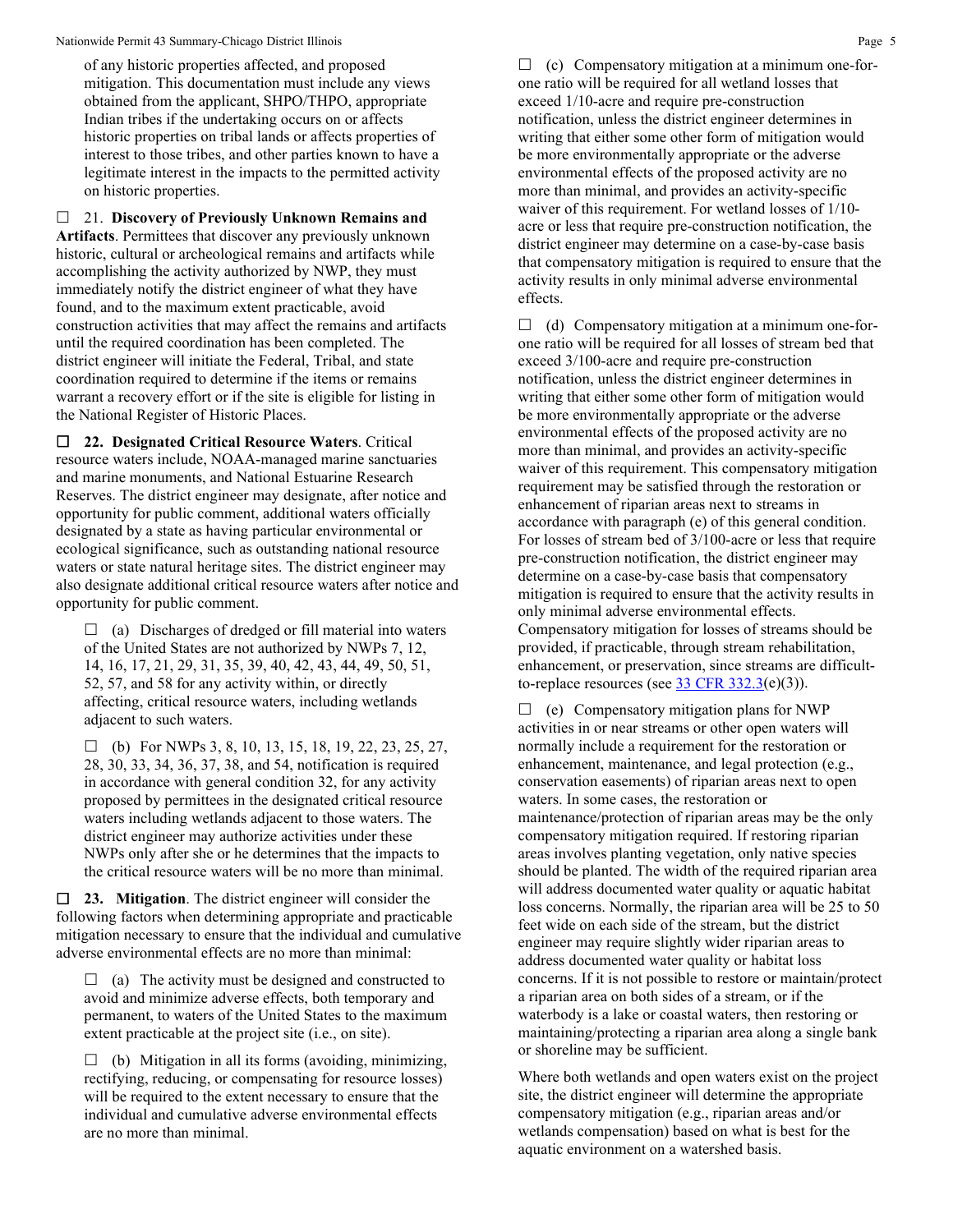In cases where riparian areas are determined to be the most appropriate form of minimization or compensatory mitigation, the district engineer may waive or reduce the requirement to provide wetland compensatory mitigation for wetland losses.

 $\Box$  (f) Compensatory mitigation projects provided to offset losses of aquatic resources must comply with the applicable provisions of 33 CFR part 332.

 $\Box$  (1) The prospective permittee is responsible for proposing an appropriate compensatory mitigation option if compensatory mitigation is necessary to ensure that the activity results in no more than minimal adverse environmental effects. For the NWPs, the preferred mechanism for providing compensatory mitigation is mitigation bank credits or in-lieu fee program credits (see 33 CFR 332.3(b)(2) and (3)). However, if an appropriate number and type of mitigation bank or in-lieu credits are not available at the time the PCN is submitted to the district engineer, the district engineer may approve the use of permittee-responsible mitigation.

 $\Box$  (2) The amount of compensatory mitigation required by the district engineer must be sufficient to ensure that the authorized activity results in no more than minimal individual and cumulative adverse environmental effects (see 33 CFR 330.1(e)(3)). (See also 33 CFR 332.3(f).)

 $\Box$  (3) Since the likelihood of success is greater and the impacts to potentially valuable uplands are reduced, aquatic resource restoration should be the first compensatory mitigation option considered for permittee-responsible mitigation.

 $\Box$  (4) If permittee-responsible mitigation is the proposed option, the prospective permittee is responsible for submitting a mitigation plan. A conceptual or detailed mitigation plan may be used by the district engineer to make the decision on the NWP verification request, but a final mitigation plan that addresses the applicable requirements of 33 CFR 332.4(c)(2) through (14) must be approved by the district engineer before the permittee begins work in waters of the United States, unless the district engineer determines that prior approval of the final mitigation plan is not practicable or not necessary to ensure timely completion of the required compensatory mitigation (see 33 CFR 332.3(k)(3)).

 $\Box$  (5) If mitigation bank or in-lieu fee program credits are the proposed option, the mitigation plan needs to address only the baseline conditions at the impact site and the number of credits to be provided (see 33 CFR 332.4(c)(1)(ii)).

 $\Box$  (6) Compensatory mitigation requirements (e.g., resource type and amount to be provided as compensatory mitigation, site protection, ecological performance standards, monitoring requirements) may be addressed through conditions added to the NWP authorization, instead of components of a compensatory mitigation plan (see 33 CFR  $332.4(c)(1)(ii)$ .

 $\Box$  (g) Compensatory mitigation will not be used to increase the acreage losses allowed by the acreage limits of the NWPs. For example, if an NWP has an acreage limit of 1/2-acre, it cannot be used to authorize any NWP activity resulting in the loss of greater than 1/2-acre of waters of the United States, even if compensatory mitigation is provided that replaces or restores some of the lost waters. However, compensatory mitigation can and should be used, as necessary, to ensure that an NWP activity already meeting the established acreage limits also satisfies the no more than minimal impact requirement for the NWPs.

 $\Box$  (h) Permittees may propose the use of mitigation banks, in-lieu fee programs, or permittee-responsible mitigation. When developing a compensatory mitigation proposal, the permittee must consider appropriate and practicable options consistent with the framework at 33 CFR 332.3(b). For activities resulting in the loss of marine or estuarine resources, permittee-responsible mitigation may be environmentally preferable if there are no mitigation banks or in-lieu fee programs in the area that have marine or estuarine credits available for sale or transfer to the permittee. For permittee-responsible mitigation, the special conditions of the NWP verification must clearly indicate the party or parties responsible for the implementation and performance of the compensatory mitigation project, and, if required, its long-term management.

 $\Box$  (i) Where certain functions and services of waters of the United States are permanently adversely affected by a regulated activity, such as discharges of dredged or fill material into waters of the United States that will convert a forested or scrub-shrub wetland to a herbaceous wetland in a permanently maintained utility line right-of-way, mitigation may be required to reduce the adverse environmental effects of the activity to the no more than minimal level.

 **24. Safety of Impoundment Structures**. To ensure that all impoundment structures are safely designed, the district engineer may require non-Federal applicants to demonstrate that the structures comply with established state dam safety criteria or have been designed by qualified persons. The district engineer may also require documentation that the design has been independently reviewed by similarly qualified persons, and appropriate modifications made to ensure safety.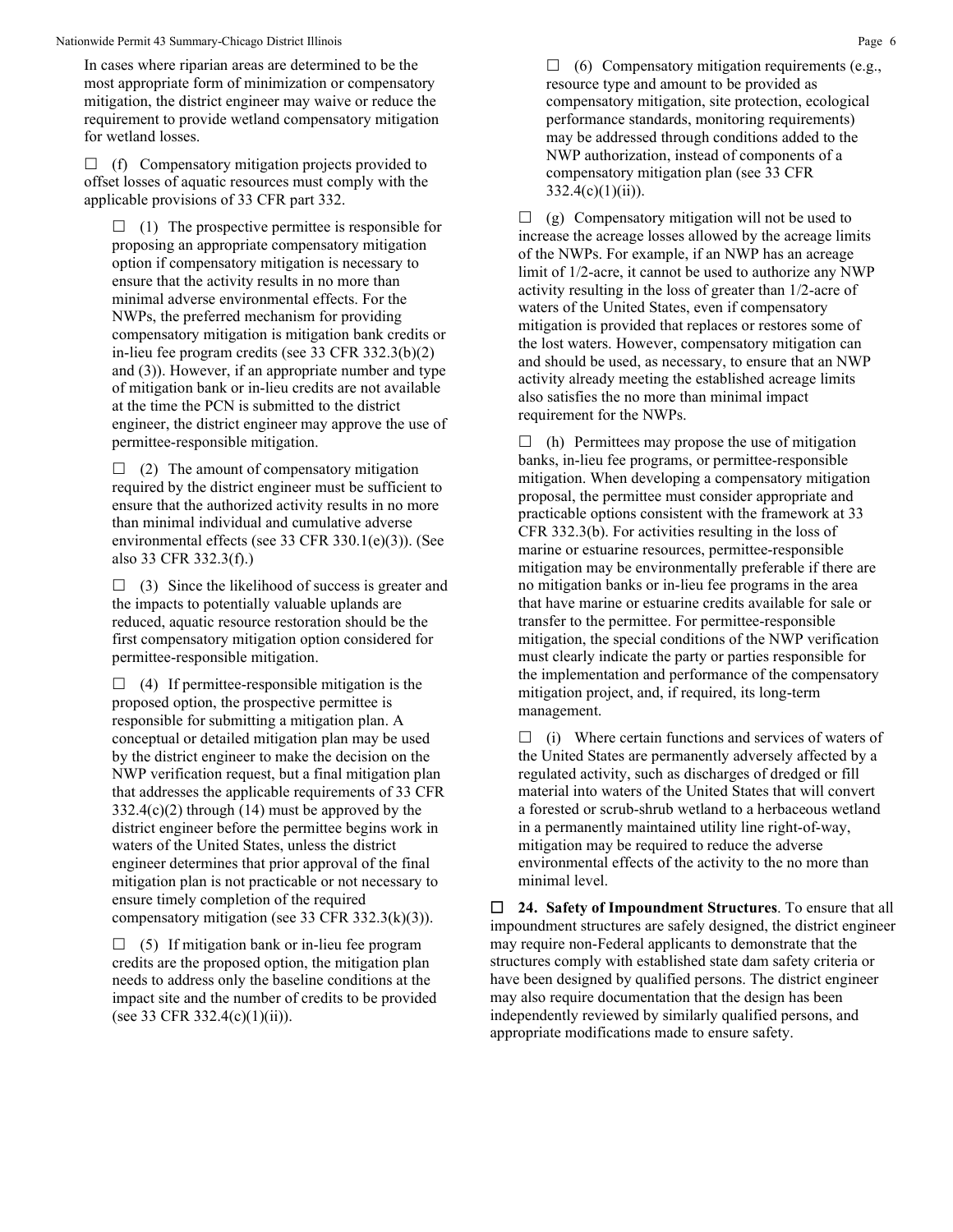## **25. Water Quality**.

 $\Box$  (a) Where the certifying authority (state, authorized tribe, or EPA, as appropriate) has not previously certified compliance of an NWP with CWA section 401, a CWA section 401 water quality certification for the proposed discharge must be obtained or waived (see [33 CFR](https://www.federalregister.gov/select-citation/2021/01/13/33-CFR-330.4)   $330.4(c)$  $330.4(c)$ ). If the permittee cannot comply with all of the conditions of a water quality certification previously issued by certifying authority for the issuance of the NWP, then the permittee must obtain a water quality certification or waiver for the proposed discharge in order for the activity to be authorized by an NWP.

 $\Box$  (b) If the NWP activity requires pre-construction notification and the certifying authority has not previously certified compliance of an NWP with CWA section 401, the proposed discharge is not authorized by an NWP until water quality certification is obtained or waived. If the certifying authority issues a water quality certification for the proposed discharge, the permittee must submit a copy of the certification to the district engineer. The discharge is not authorized by an NWP until the district engineer has notified the permittee that the water quality certification requirement has been satisfied by the issuance of a water quality certification or a waiver.

 $\Box$  (c) The district engineer or certifying authority may require additional water quality management measures to ensure that the authorized activity does not result in more than minimal degradation of water quality.

 **26. Coastal Zone Management**. In coastal states where an NWP has not previously received a state coastal zone management consistency concurrence, an individual state coastal zone management consistency concurrence must be obtained, or a presumption of concurrence must occur (see 33 CFR 330.4(d)). If the permittee cannot comply with all of the conditions of a coastal zone management consistency concurrence previously issued by the state, then the permittee must obtain an individual coastal zone management consistency concurrence or presumption of concurrence in order for the activity to be authorized by NWP. The district engineer or a state may require additional measures to ensure that the authorized activity is consistent with state coastal zone management requirements.

 **27. Regional and Case-By-Case Conditions**. The activity must comply with any regional conditions that may have been added by the Division Engineer (see 33 CFR 330.4(e)) and with any case specific conditions added by the Corps or by the state, Indian Tribe, or U.S. EPA in its CWA section 401 Water Quality Certification, or by the state in its Coastal Zone Management Act consistency determination.

 **28. Use of Multiple Nationwide Permits**. The use of more than one NWP for a single and complete project is authorized, subject to the following restrictions:

 $\Box$  (a) If only one of the NWPs used to authorize the single and complete project has a specified acreage limit, the acreage loss of waters of the United States cannot exceed the acreage limit of the NWP with the highest specified acreage limit. For example, if a road crossing over tidal waters is constructed under NWP 14, with associated bank stabilization authorized by NWP 13, the maximum acreage

 $\Box$  (b) If one or more of the NWPs used to authorize the single and complete project has specified acreage limits, the acreage loss of waters of the United States authorized by those NWPs cannot exceed their respective specified acreage limits. For example, if a commercial development is constructed under NWP 39, and the single and complete project includes the filling of an upland ditch authorized by NWP 46, the maximum acreage loss of waters of the United States for the commercial development under NWP 39 cannot exceed 1/2-acre, and the total acreage loss of waters of United States due to the NWP 39 and 46 activities cannot exceed 1 acre.

 **29. Transfer of Nationwide Permit Verifications**. If the permittee sells the property associated with a nationwide permit verification, the permittee may transfer the nationwide permit verification to the new owner by submitting a letter to the appropriate Corps district office to validate the transfer. A copy of the nationwide permit verification must be attached to the letter, and the letter must contain the following statement and signature:

"When the structures or work authorized by this nationwide permit are still in existence at the time the property is transferred, the terms and conditions of this nationwide permit, including any special conditions, will continue to be binding on the new owner(s) of the property. To validate the transfer of this nationwide permit and the associated liabilities associated with compliance with its terms and conditions, have the transferee sign and date below."

(Transferee)

#### (Date)

 **30. Compliance Certification**. Each permittee who receives an NWP verification letter from the Corps must provide a signed certification documenting completion of the authorized activity and implementation of any required compensatory mitigation. The success of any required permittee-responsible mitigation, including the achievement of ecological performance standards, will be addressed separately by the district engineer. The Corps will provide the permittee the certification document with the NWP verification letter. The certification document will include:

 $\Box$  (a) A statement that the authorized activity was done in accordance with the NWP authorization, including any general, regional, or activity-specific conditions;

 $\Box$  (b) A statement that the implementation of any required compensatory mitigation was completed in accordance with the permit conditions. If credits from a mitigation bank or in-lieu fee program are used to satisfy the compensatory mitigation requirements, the certification must include the documentation required by 33 CFR 332.3(l)(3) to confirm that the permittee secured the appropriate number and resource type of credits; and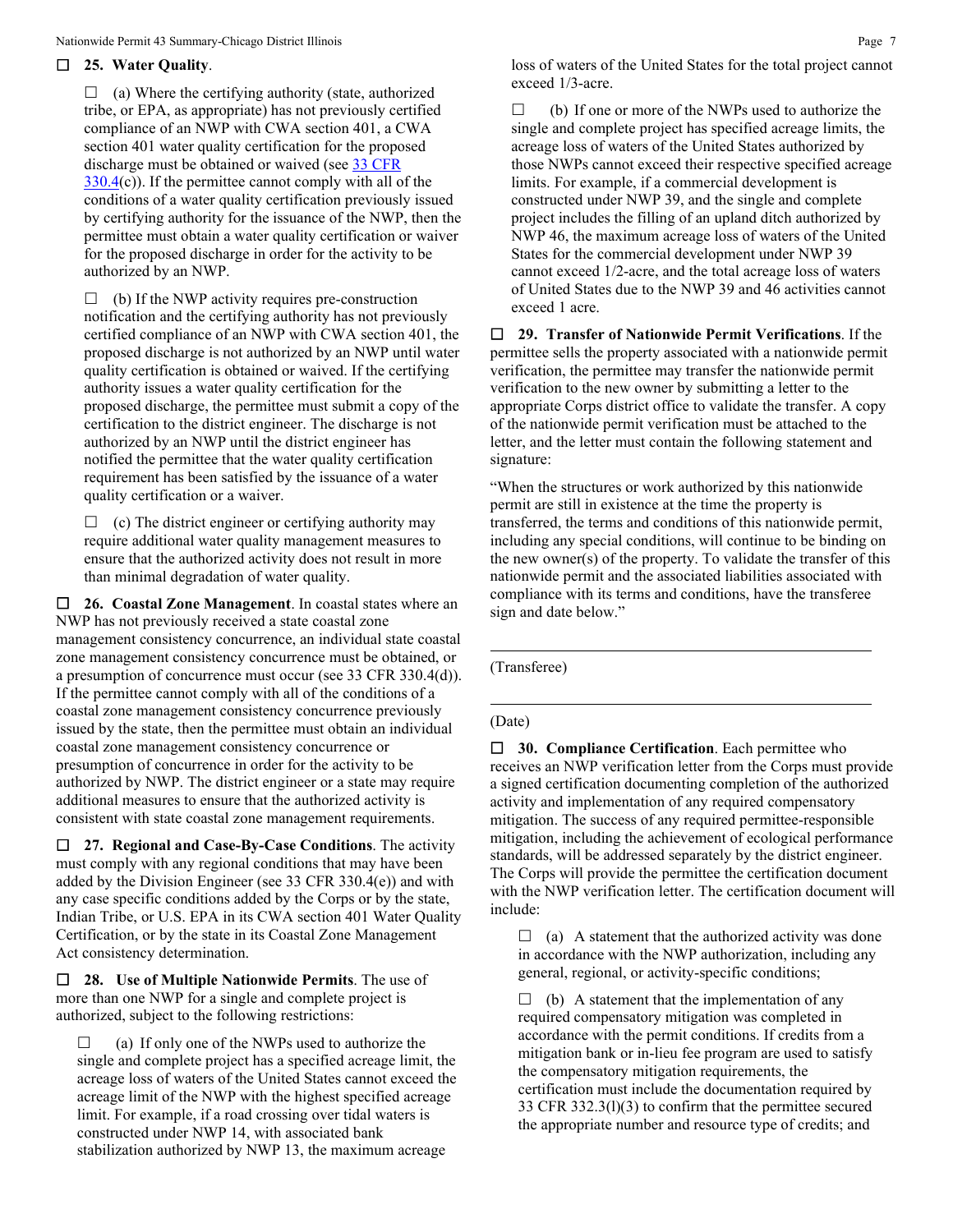$\Box$  (c) The signature of the permittee certifying the completion of the activity and mitigation.

The completed certification document must be submitted to the district engineer within 30 days of completion of the authorized activity or the implementation of any required compensatory mitigation, whichever occurs later.

 **31. Activities Affecting Structures or Works Built by the United States.** If an NWP activity also requires review by, or permission from, the Corps pursuant to 33 U.S.C. 408 because it will alter or temporarily or permanently occupy or use a U.S. Army Corps of Engineers (USACE) federally authorized Civil Works project (a "USACE project"), the prospective permittee must submit a pre-construction notification. See paragraph (b)(10) of general condition 32. An activity that requires section 408 permission and/or review is not authorized by NWP until the appropriate Corps office issues the section 408 permission or completes its review to alter, occupy, or use the USACE project, and the district engineer issues a written NWP verification.

# **32. Pre-Construction Notification**.

 $\Box$  (a) **Timing**. Where required by the terms of the NWP, the prospective permittee must notify the district engineer by submitting a pre-construction notification (PCN) as early as possible. The district engineer must determine if the PCN is complete within 30 calendar days of the date of receipt and, if the PCN is determined to be incomplete, notify the prospective permittee within that 30 day period to request the additional information necessary to make the PCN complete. The request must specify the information needed to make the PCN complete. As a general rule, district engineers will request additional information necessary to make the PCN complete only once. However, if the prospective permittee does not provide all of the requested information, then the district engineer will notify the prospective permittee that the PCN is still incomplete and the PCN review process will not commence until all of the requested information has been received by the district engineer. The prospective permittee shall not begin the activity until either:

 $\Box$  (1) He or she is notified in writing by the district engineer that the activity may proceed under the NWP with any special conditions imposed by the district or division engineer; or

 $\Box$  (2) 45 calendar days have passed from the district engineer's receipt of the complete PCN and the prospective permittee has not received written notice from the district or division engineer. However, if the permittee was required to notify the Corps pursuant to general condition 18 that listed species or critical habitat might be affected or are in the vicinity of the activity, or to notify the Corps pursuant to general condition 20 that the activity might have the potential to cause effects to historic properties, the permittee cannot begin the activity until receiving written notification from the Corps that there is "no effect" on listed species or "no potential to cause effects" on historic properties, or that any consultation required under Section 7 of the Endangered Species Act (see 33 CFR 330.4(f)) and/or section 106 of the National Historic Preservation Act (see 33 CFR 330.4(g)) has been completed. If the proposed activity requires a written waiver to exceed specified limits of an NWP, the permittee may not begin the activity until the district engineer issues the waiver. If the district or division engineer notifies the permittee in writing that an individual permit is required within 45 calendar days of receipt of a complete PCN, the permittee cannot begin the activity until an individual permit has been obtained. Subsequently, the permittee's right to proceed under the NWP may be modified, suspended, or revoked only in accordance with the procedure set forth in 33 CFR 330.5(d)(2).

 (b) **Contents of Pre-Construction Notification**. The PCN must be in writing and include the following information:

 $\Box$  (1) Name, address and telephone numbers of the prospective permittee;

 $\Box$  (2) Location of the proposed activity;

 $\Box$  (3) Identify the specific NWP or NWP(s) the prospective permittee wants to use to authorize the proposed activity;

 $\Box$  (4) (i) A description of the proposed activity; the activity's purpose; direct and indirect adverse environmental effects the activity would cause, including the anticipated amount of loss of wetlands, other special aquatic sites, and other waters expected to result from the NWP activity, in acres, linear feet, or other appropriate unit of measure; a description of any proposed mitigation measures intended to reduce the adverse environmental effects caused by the proposed activity; and any other NWP(s), regional general permit(s), or individual permit(s) used or intended to be used to authorize any part of the proposed project or any related activity, including other separate and distant crossings for linear projects that require Department of the Army authorization but do not require pre-construction notification. The description of the proposed activity and any proposed mitigation measures should be sufficiently detailed to allow the district engineer to determine that the adverse environmental effects of the activity will be no more than minimal and to determine the need for compensatory mitigation or other mitigation measures.

 $\Box$  (ii) For linear projects where one or more single and complete crossings require preconstruction notification, the PCN must include the quantity of anticipated losses of wetlands, other special aquatic sites, and other waters for each single and complete crossing of those wetlands, other special aquatic sites, and other waters (including those single and complete crossings authorized by NWP but do not require PCNs). This information will be used by the district engineer to evaluate the cumulative adverse environmental effects of the proposed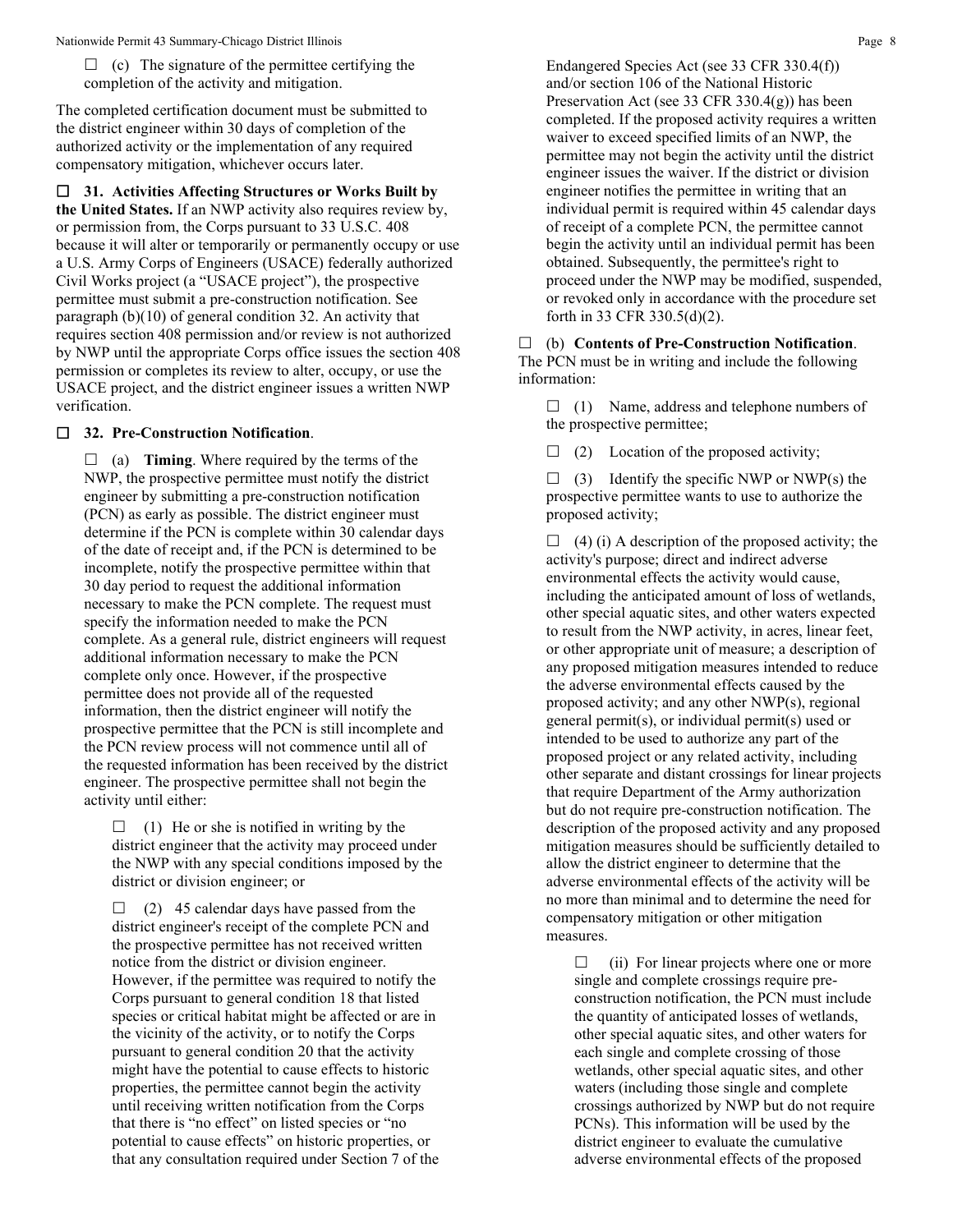linear project, and does not change those non-PCN NWP activities into NWP PCNs.

 $\Box$  (iii) Sketches should be provided when necessary to show that the activity complies with the terms of the NWP. (Sketches usually clarify the activity and when provided results in a quicker decision. Sketches should contain sufficient detail to provide an illustrative description of the proposed activity (e.g., a conceptual plan), but do not need to be detailed engineering plans);

 $\Box$  (5) The PCN must include a delineation of wetlands, other special aquatic sites, and other waters, such as lakes and ponds, perennial, and intermittent, on the project site. Wetland delineations must be prepared in accordance with the current method required by the Corps. The permittee may ask the Corps to delineate the special aquatic sites and other waters on the project site, but there may be a delay if the Corps does the delineation, especially if the project site is large or contains many wetlands, other special aquatic sites, and other waters. Furthermore, the 45-day period will not start until the delineation has been submitted to or completed by the Corps, as appropriate;

 $\Box$  (6) If the proposed activity will result in the loss of greater than 1/10-acre of wetlands or 3/100 acre of stream bed and a PCN is required, the prospective permittee must submit a statement describing how the mitigation requirement will be satisfied, or explaining why the adverse environmental effects are no more than minimal and why compensatory mitigation should not be required. As an alternative, the prospective permittee may submit a conceptual or detailed mitigation plan..

 $\Box$  (7) For non-federal permittees, if any listed species (or species proposed for listing) or designated critical habitat (or critical habitat proposed for such designation) might be affected or is in the vicinity of the activity, or if the activity is located in designated critical habitat (or critical habitat proposed for such designation), the PCN must include the name(s) of those endangered or threatened species (or species proposed for listing) that might be affected by the proposed activity or utilize the designated critical habitat (or critical habitat proposed for such designation) that might be affected by the proposed activity. For NWP activities that require pre-construction notification, Federal permittees must provide documentation demonstrating compliance with the Endangered Species Act;

 $\Box$  (8) For non-federal permittees, if the NWP activity might have the potential to cause effects to a historic property listed on, determined to be eligible for listing on, or potentially eligible for listing on, the National Register of Historic Places, the PCN must state which historic property might have the potential to be affected by the proposed activity or include a vicinity map indicating the location of the historic

property. For NWP activities that require preconstruction notification, Federal permittees must provide documentation demonstrating compliance with section 106 of the National Historic Preservation Act;

 $\Box$  (9) For an activity that will occur in a component of the National Wild and Scenic River System, or in a river officially designated by Congress as a "study river" for possible inclusion in the system while the river is in an official study status, the PCN must identify the Wild and Scenic River or the "study river" (see general condition 16); and

 $\Box$  (10) For an NWP activity that requires permission from, or review by, the Corps pursuant to 33 U.S.C. 408 because it will alter or temporarily or permanently occupy or use a U.S. Army Corps of Engineers federally authorized civil works project, the pre-construction notification must include a statement confirming that the project proponent has submitted a written request for section 408 permission from, or review by, the Corps office having jurisdiction over that USACE project.

 (c) **Form of Pre-Construction Notification.** The nationwide permit pre-construction notification form (Form ENG 6082) should be used for NWP PCNs. A letter containing the required information may also be used. Applicants may provide electronic files of PCNs and supporting materials if the district engineer has established tools and procedures for electronic submittals.

(d) **Agency Coordination**:

 $\Box$  (1) The district engineer will consider any comments from Federal and state agencies concerning the proposed activity's compliance with the terms and conditions of the NWPs and the need for mitigation to reduce the activity's adverse environmental effects so that they are no more than minimal.

 $\Box$  (2) Agency coordination is required for:

i) All NWP activities that require preconstruction notification and result in the loss of greater than 1/2-acre of waters of the United States;

ii) NWP 13 activities in excess of 500 linear feet, fills greater than one cubic yard per running foot, or involve discharges of dredged or fill material into special aquatic sites; and

(iii) NWP 54 activities in excess of 500 linear feet, or that extend into the waterbody more than 30 feet from the mean low water line in tidal waters or the ordinary high water mark in the Great Lakes.

 $\Box$  (3) When agency coordination is required, the district engineer will immediately provide (e.g., via email, facsimile transmission, overnight mail, or other expeditious manner) a copy of the complete PCN to the appropriate Federal or state offices (FWS,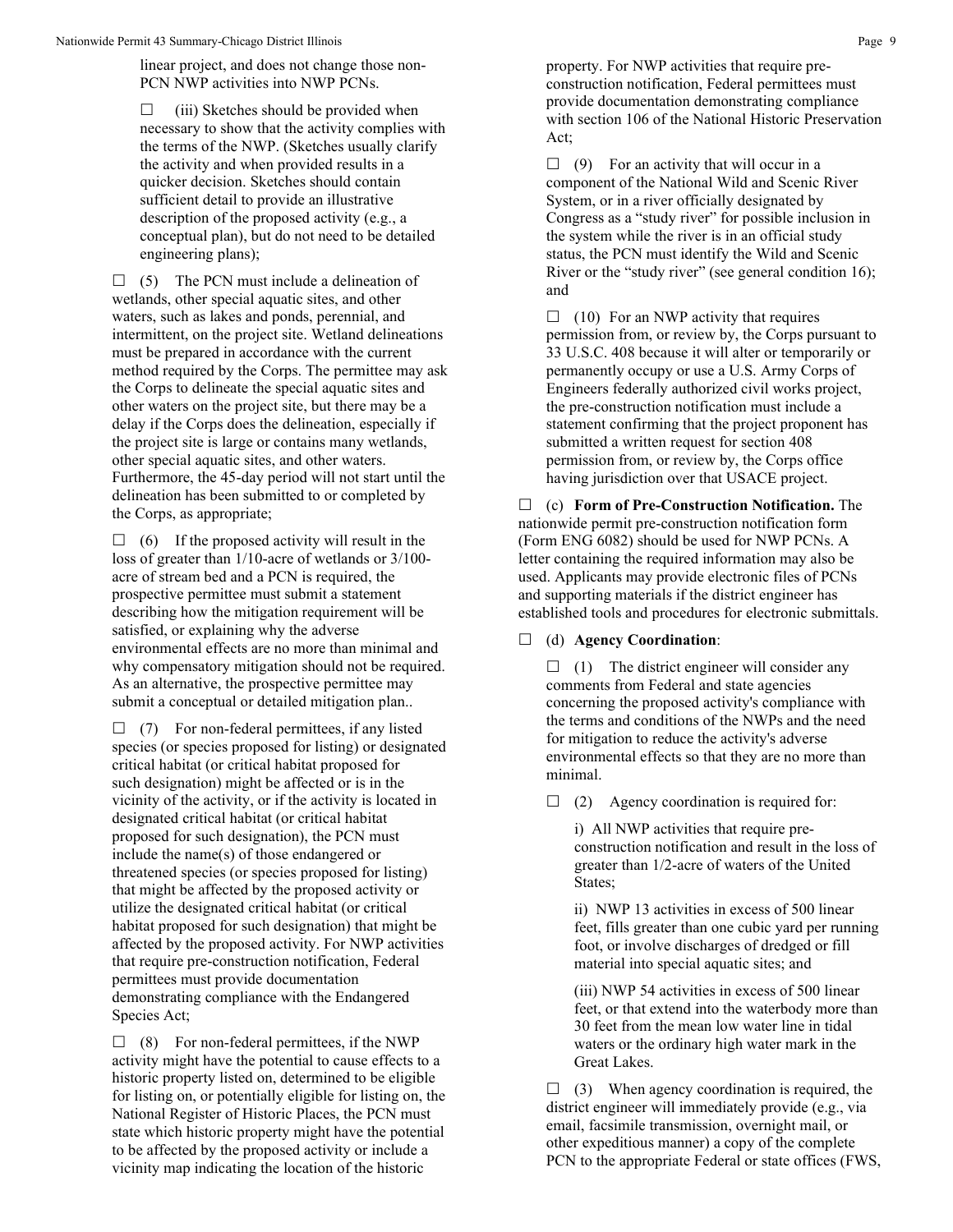state natural resource or water quality agency, EPA, and, if appropriate, the NMFS). With the exception of NWP 37, these agencies will have 10 calendar days from the date the material is transmitted to notify the district engineer via telephone, facsimile transmission, or email that they intend to provide substantive, site-specific comments. The comments must explain why the agency believes the adverse environmental effects will be more than minimal. If so contacted by an agency, the district engineer will wait an additional 15 calendar days before making a decision on the pre-construction notification. The district engineer will fully consider agency comments received within the specified time frame concerning the proposed activity's compliance with the terms and conditions of the NWPs, including the need for mitigation to ensure that the net adverse environmental effects of the proposed activity are no more than minimal. The district engineer will provide no response to the resource agency, except as provided below. The district engineer will indicate in the administrative record associated with each preconstruction notification that the resource agencies' concerns were considered. For NWP 37, the emergency watershed protection and rehabilitation activity may proceed immediately in cases where there is an unacceptable hazard to life or a significant loss of property or economic hardship will occur. The district engineer will consider any comments received to decide whether the NWP 37 authorization should be modified, suspended, or revoked in accordance with the procedures at 33 CFR 330.5.

 $\Box$  (4) In cases of where the prospective permittee is not a Federal agency, the district engineer will provide a response to NMFS within 30 calendar days of receipt of any Essential Fish Habitat conservation recommendations, as required by section 305(b)(4)(B) of the Magnuson-Stevens Fishery Conservation and Management Act.

 $\Box$  (5) Applicants are encouraged to provide the Corps with either electronic files or multiple copies of pre-construction notifications to expedite agency coordination.

## **C. District Engineer's Decision**

 $\Box$  1. In reviewing the PCN for the proposed activity, the district engineer will determine whether the activity authorized by the NWP will result in more than minimal individual or cumulative adverse environmental effects or may be contrary to the public interest. If a project proponent requests authorization by a specific NWP, the district engineer should issue the NWP verification for that activity if it meets the terms and conditions of that NWP, unless he or she determines, after considering mitigation, that the proposed activity will result in more than minimal individual and cumulative adverse effects on the aquatic environment and other aspects of the public interest and exercises discretionary authority to require an individual permit for the proposed activity. For a linear project, this determination will include an evaluation of the single and complete crossings of waters of the United States that require PCNs to determine whether they

individually satisfy the terms and conditions of the NWP(s), as well as the cumulative effects caused by all of the crossings of waters of the United States authorized by NWP. If an applicant requests a waiver of an applicable limit, as provided for in NWPs 13, 36, or 54, the district engineer will only grant the waiver upon a written determination that the NWP activity will result in only minimal individual and cumulative adverse environmental effects.

 $\Box$  2. When making minimal adverse environmental effects determinations the district engineer will consider the direct and indirect effects caused by the NWP activity. He or she will also consider the cumulative adverse environmental effects caused by activities authorized by NWP and whether those cumulative adverse environmental effects are no more than minimal. The district engineer will also consider site specific factors, such as the environmental setting in the vicinity of the NWP activity, the type of resource that will be affected by the NWP activity, the functions provided by the aquatic resources that will be affected by the NWP activity, the degree or magnitude to which the aquatic resources perform those functions, the extent that aquatic resource functions will be lost as a result of the NWP activity (e.g., partial or complete loss), the duration of the adverse effects (temporary or permanent), the importance of the aquatic resource functions to the region (e.g., watershed or ecoregion), and mitigation required by the district engineer. If an appropriate functional or condition assessment method is available and practicable to use, that assessment method may be used by the district engineer to assist in the minimal adverse environmental effects determination. The district engineer may add case-specific special conditions to the NWP authorization to address site-specific environmental concerns.

 $\Box$  3. If the proposed activity requires a PCN and will result in a loss of greater than 1/10-acre of wetlands or 3/100 acre of stream bed, the prospective permittee should submit a mitigation proposal with the PCN. Applicants may also propose compensatory mitigation for NWP activities with smaller impacts, or for impacts to other types of waters. The district engineer will consider any proposed compensatory mitigation or other mitigation measures the applicant has included in the proposal in determining whether the net adverse environmental effects of the proposed activity are no more than minimal. The compensatory mitigation proposal may be either conceptual or detailed. If the district engineer determines that the activity complies with the terms and conditions of the NWP and that the adverse environmental effects are no more than minimal, after considering mitigation, the district engineer will notify the permittee and include any activity-specific conditions in the NWP verification the district engineer deems necessary. Conditions for compensatory mitigation requirements must comply with the appropriate provisions at  $33 \text{ CFR } 332.3(k)$ . The district engineer must approve the final mitigation plan before the permittee commences work in waters of the United States, unless the district engineer determines that prior approval of the final mitigation plan is not practicable or not necessary to ensure timely completion of the required compensatory mitigation. If the prospective permittee elects to submit a compensatory mitigation plan with the PCN, the district engineer will expeditiously review the proposed compensatory mitigation plan. The district engineer must review the proposed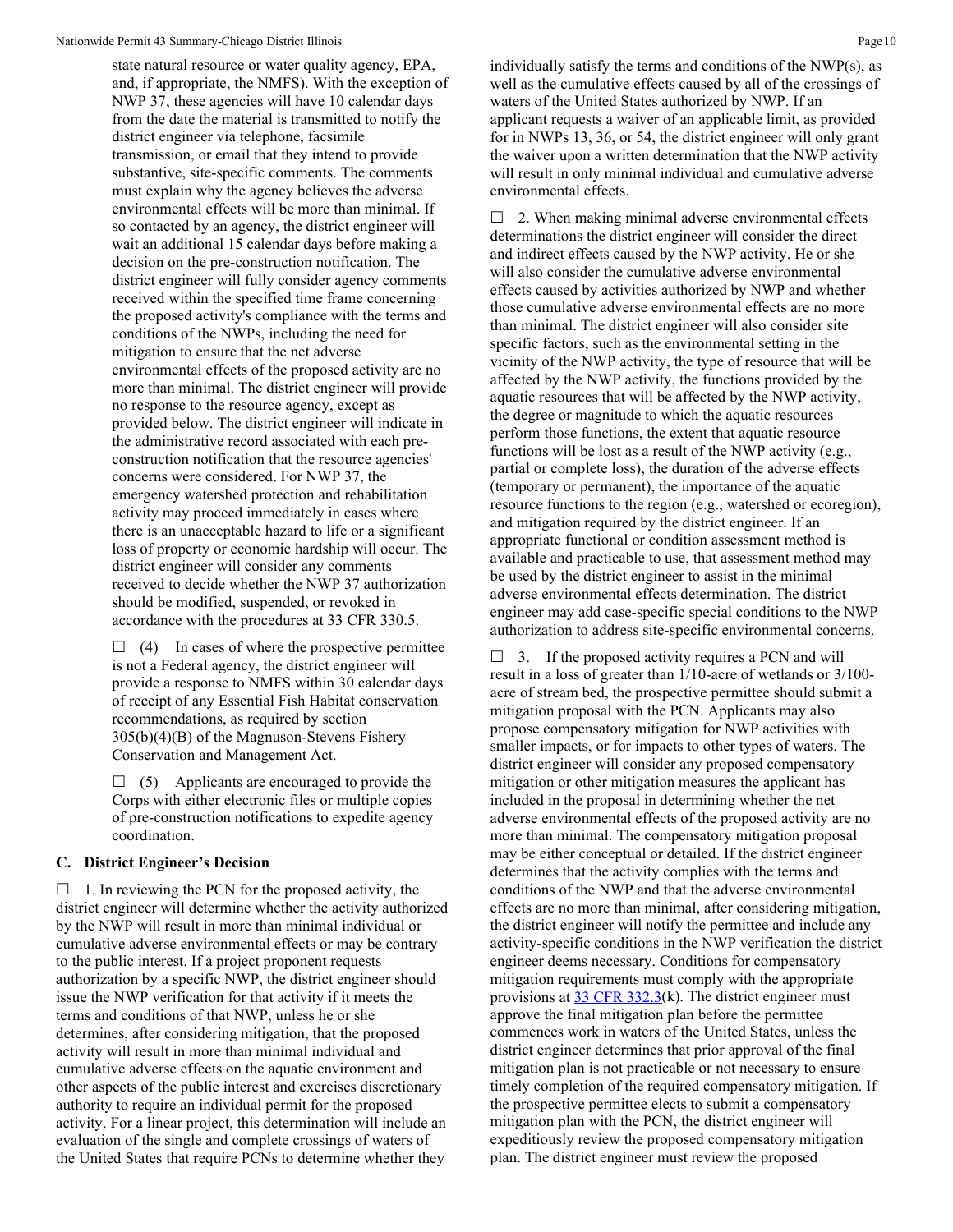compensatory mitigation plan within 45 calendar days of receiving a complete PCN and determine whether the proposed mitigation would ensure that the NWP activity results in no more than minimal adverse environmental effects. If the net adverse environmental effects of the NWP activity (after consideration of the mitigation proposal) are determined by the district engineer to be no more than minimal, the district engineer will provide a timely written response to the applicant. The response will state that the NWP activity can proceed under the terms and conditions of the NWP, including any activity-specific conditions added to the NWP authorization by the district engineer.

 $\Box$  4. If the district engineer determines that the adverse environmental effects of the proposed activity are more than minimal, then the district engineer will notify the applicant either: (a) That the activity does not qualify for authorization under the NWP and instruct the applicant on the procedures to seek authorization under an individual permit; (b) that the activity is authorized under the NWP subject to the applicant's submission of a mitigation plan that would reduce the adverse environmental effects so that they are no more than minimal; or (c) that the activity is authorized under the NWP with specific modifications or conditions. Where the district engineer determines that mitigation is required to ensure no more than minimal adverse environmental effects, the activity will be authorized within the 45-day PCN period (unless additional time is required to comply with general conditions 18, 20, and/or 31), with activity-specific conditions that state the mitigation requirements. The authorization will include the necessary conceptual or detailed mitigation plan or a requirement that the applicant submit a mitigation plan that would reduce the adverse environmental effects so that they are no more than minimal. When compensatory mitigation is required, no work in waters of the United States may occur until the district engineer has approved a specific mitigation plan or has determined that prior approval of a final mitigation plan is not practicable or not necessary to ensure timely completion of the required compensatory mitigation.

# D. **Further Information**

1. District engineers have authority to determine if an activity complies with the terms and conditions of an NWP.

2. NWPs do not obviate the need to obtain other federal, state, or local permits, approvals, or authorizations required by law.

3. NWPs do not grant any property rights or exclusive privileges.

4. NWPs do not authorize any injury to the property or rights of others.

5. NWPs do not authorize interference with any existing or proposed Federal project (see general condition 31).

#### E. **Definitions**

**Best management practices (BMPs)**: Policies, practices, procedures, or structures implemented to mitigate the adverse environmental effects on surface water quality resulting from development. BMPs are categorized as structural or nonstructural.

**Compensatory mitigation**: The restoration (re-establishment or rehabilitation), establishment (creation), enhancement,

and/or in certain circumstances preservation of aquatic resources for the purposes of offsetting unavoidable adverse impacts which remain after all appropriate and practicable avoidance and minimization has been achieved.

**Currently serviceable**: Useable as is or with some maintenance, but not so degraded as to essentially require reconstruction.

**Direct effects**: Effects that are caused by the activity and occur at the same time and place.

**Discharge**: The term "discharge" means any discharge of dredged or fill material into waters of the United States.

**Ecological reference:** A model used to plan and design an aquatic habitat and riparian area restoration, enhancement, or establishment activity under NWP 27. An ecological reference may be based on the structure, functions, and dynamics of an aquatic habitat type or a riparian area type that currently exists in the region where the proposed NWP 27 activity is located. Alternatively, an ecological reference may be based on a conceptual model for the aquatic habitat type or riparian area type to be restored, enhanced, or established as a result of the proposed NWP 27 activity. An ecological reference takes into account the range of variation of the aquatic habitat type or riparian area type in the region.

**Enhancement**: The manipulation of the physical, chemical, or biological characteristics of an aquatic resource to heighten, intensify, or improve a specific aquatic resource function(s). Enhancement results in the gain of selected aquatic resource function(s), but may also lead to a decline in other aquatic resource function(s). Enhancement does not result in a gain in aquatic resource area.

**Establishment (creation):** The manipulation of the physical, chemical, or biological characteristics present to develop an aquatic resource that did not previously exist at an upland site. Establishment results in a gain in aquatic resource area.

**High Tide Line**: The line of intersection of the land with the water's surface at the maximum height reached by a rising tide. The high tide line may be determined, in the absence of actual data, by a line of oil or scum along shore objects, a more or less continuous deposit of fine shell or debris on the foreshore or berm, other physical markings or characteristics, vegetation lines, tidal gages, or other suitable means that delineate the general height reached by a rising tide. The line encompasses spring high tides and other high tides that occur with periodic frequency but does not include storm surges in which there is a departure from the normal or predicted reach of the tide due to the piling up of water against a coast by strong winds such as those accompanying a hurricane or other intense storm.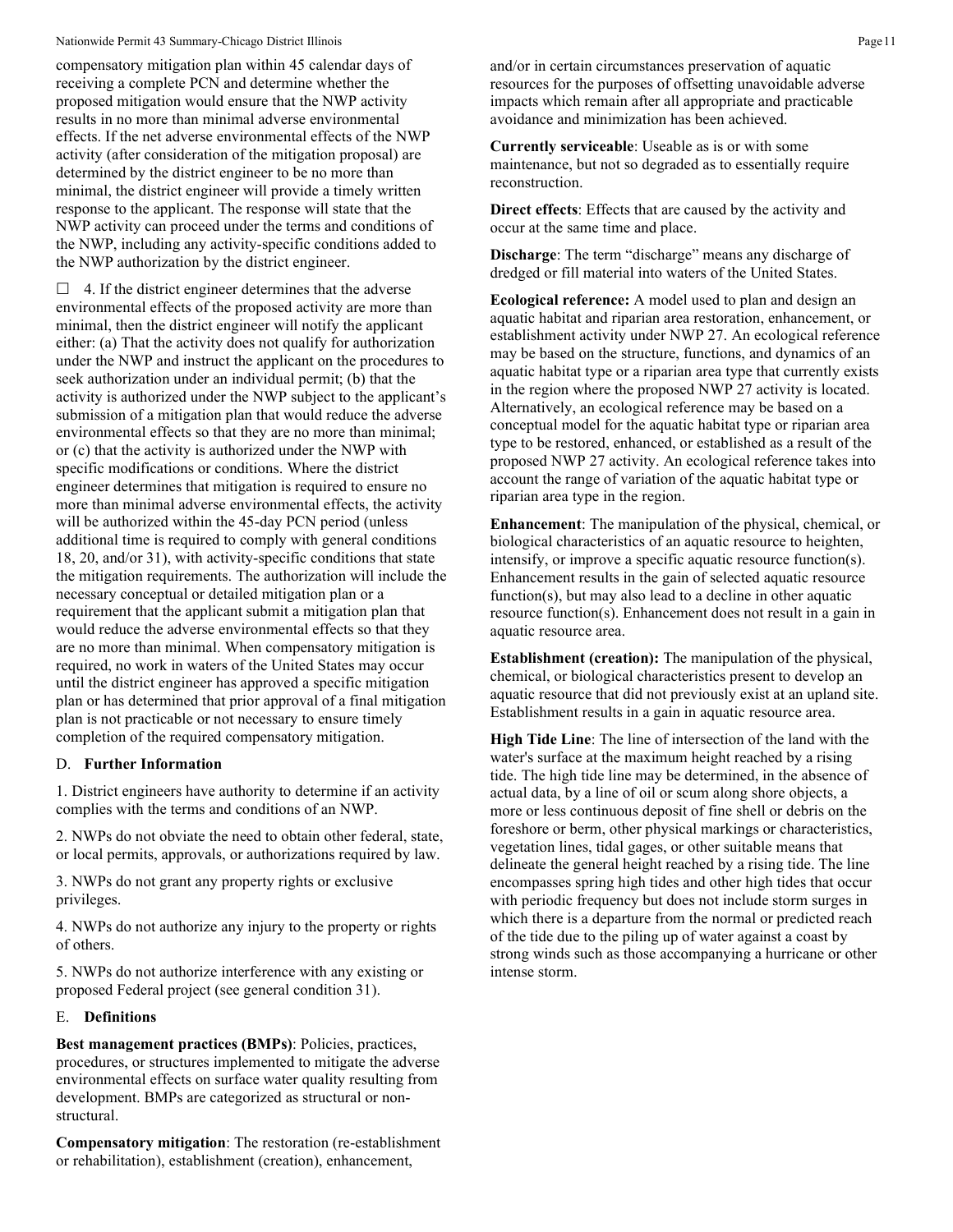**Historic Property**: Any prehistoric or historic district, site (including archaeological site), building, structure, or other object included in, or eligible for inclusion in, the National Register of Historic Places maintained by the Secretary of the Interior. This term includes artifacts, records, and remains that are related to and located within such properties. The term includes properties of traditional religious and cultural importance to an Indian tribe or Native Hawaiian organization and that meet the National Register criteria (36 CFR part 60).

**Independent utility**: A test to determine what constitutes a single and complete non-linear project in the Corps Regulatory Program. A project is considered to have independent utility if it would be constructed absent the construction of other projects in the project area. Portions of a multi-phase project that depend upon other phases of the project do not have independent utility. Phases of a project that would be constructed even if the other phases were not built can be considered as separate single and complete projects with independent utility.

**Indirect effects**: Effects that are caused by the activity and are later in time or farther removed in distance, but are still reasonably foreseeable.

**Loss of waters of the United States**: Waters of the United States that are permanently adversely affected by filling, flooding, excavation, or drainage because of the regulated activity. The loss of stream bed includes the acres of stream bed that are permanently adversely affected by filling or excavation because of the regulated activity. Permanent adverse effects include permanent discharges of dredged or fill material that change an aquatic area to dry land, increase the bottom elevation of a waterbody, or change the use of a waterbody. The acreage of loss of waters of the United States is a threshold measurement of the impact to jurisdictional waters for determining whether a project may qualify for an NWP; it is not a net threshold that is calculated after considering compensatory mitigation that may be used to offset losses of aquatic functions and services. Waters of the United States temporarily filled, flooded, excavated, or drained, but restored to pre-construction contours and elevations after construction, are not included in the measurement of loss of waters of the United States. Impacts resulting from activities that do not require Department of the Army authorization, such as activities eligible for exemptions under section 404(f) of the Clean Water Act, are not considered when calculating the loss of waters of the United States.

**Navigable waters:** Waters subject to section 10 of the Rivers and Harbors Act of 1899. These waters are defined at 33 CFR part 329.

**Non-tidal wetland**: A non-tidal wetland is a wetland that is not subject to the ebb and flow of tidal waters. Non-tidal wetlands contiguous to tidal Start Printed Page 57394waters are located landward of the high tide line (i.e., spring high tide line).

**Open water**: For purposes of the NWPs, an open water is any area that in a year with normal patterns of precipitation has water flowing or standing above ground to the extent that an ordinary high water mark can be determined. Aquatic vegetation within the area of flowing or standing water is either non-emergent, sparse, or absent. Vegetated shallows are considered to be open waters. Examples of "open waters" include rivers, streams, lakes, and ponds.

**Ordinary High Water Mark**: The term ordinary high water mark means that line on the shore established by the fluctuations of water and indicated by physical characteristics such as a clear, natural line impressed on the bank, shelving, changes in the character of soil, destruction of terrestrial vegetation, the presence of litter and debris, or other appropriate means that consider the characteristics of the surrounding areas.

**Perennial stream**: A perennial stream has surface water flowing continuously year-round during a typical year.

**Practicable**: Available and capable of being done after taking into consideration cost, existing technology, and logistics in light of overall project purposes.

**Pre-construction notification:** A request submitted by the project proponent to the Corps for confirmation that a particular activity is authorized by nationwide permit. The request may be a permit application, letter, or similar document that includes information about the proposed work and its anticipated environmental effects. Pre-construction notification may be required by the terms and conditions of a nationwide permit, or by regional conditions. A preconstruction notification may be voluntarily submitted in cases where pre-construction notification is not required and the project proponent wants confirmation that the activity is authorized by nationwide permit.

**Preservation**: The removal of a threat to, or preventing the decline of, aquatic resources by an action in or near those aquatic resources. This term includes activities commonly associated with the protection and maintenance of aquatic resources through the implementation of appropriate legal and physical mechanisms. Preservation does not result in a gain of aquatic resource area or functions.

**Re-establishment**: The manipulation of the physical, chemical, or biological characteristics of a site with the goal of returning natural/historic functions to a former aquatic resource. Re-establishment results in rebuilding a former aquatic resource and results in a gain in aquatic resource area and functions.

**Rehabilitation**: The manipulation of the physical, chemical, or biological characteristics of a site with the goal of repairing natural/historic functions to a degraded aquatic resource. Rehabilitation results in a gain in aquatic resource function, but does not result in a gain in aquatic resource area.

**Restoration**: The manipulation of the physical, chemical, or biological characteristics of a site with the goal of returning natural/historic functions to a former or degraded aquatic resource. For the purpose of tracking net gains in aquatic resource area, restoration is divided into two categories: Reestablishment and rehabilitation.